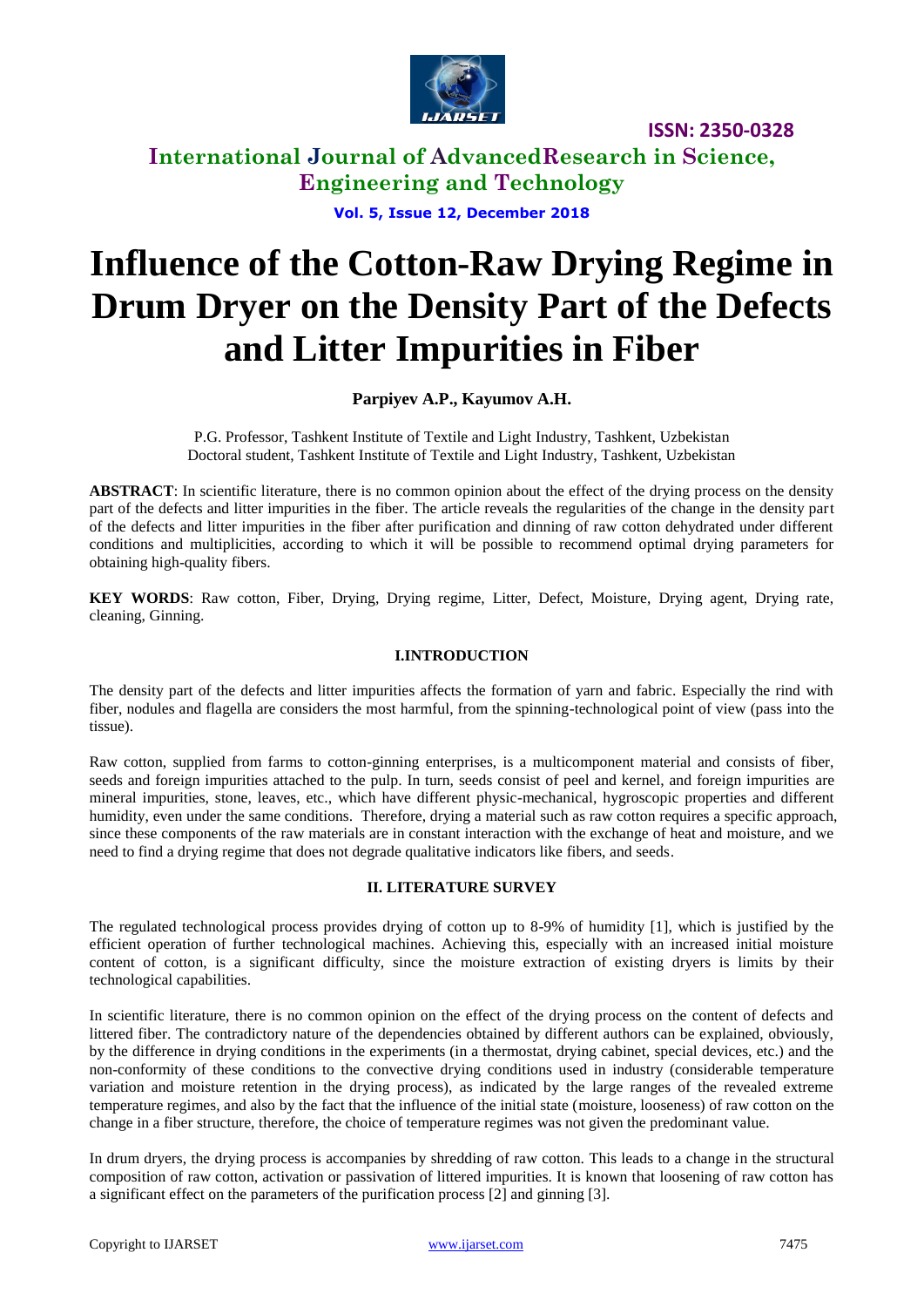

### **International Journal of AdvancedResearch in Science, Engineering and Technology**

#### **Vol. 5, Issue 12, December 2018**

#### **III. METHODOLOGY**

Our studies were carried out on a 2SB-10 (2CБ-10) dryer with the temperature of the drying agent  $T_{c.a}$ =100 and 200°C  $(-x_3, +x_3)$ , with production rates 3,5 and 10 tons per  $(-x_2, +x_2)$  hour for wet cotton. The object of research was cotton raw variety of C-6524, with industrial grade II, with initial moisture content  $W_{c/s}=10,5$  and 22,3% (-x<sub>1</sub>, +x<sub>1</sub>) [4-6].

The experiments were carried out at one-, two- and three-time drying.

The selected samples of raw cotton determined the qualitative and quantitative characteristics of raw cotton and its components. The remaining part of the sample of raw cotton spread on the steels for further drying in natural conditions.

The dried samples of raw cotton cleaned from fine and coarse (UXK) litter, and then subjected to ginning (5DP-130) and fiber cleaning (3OVP). After ginning raw cotton and cleaning the fiber, cotton fiber taken to analyze the density part of the defects and litter impurities in the fiber.

To compare the results, a control sample is a fiber sample versus fiber obtained after solar-air drying.

All the planned experiments carried out in three surfaces.

After the experiment, the cotton fiber, as well as the raw cotton analyzed for the content of defects, according to the adopted methods and the state standard.

The analysis of the regression equations obtained shows that all the adopted factors significantly influence the output parameters either independently or in interaction.

Mathematical processing of the results of the experiments made it possible to obtain separate equations of regression for each frequency of drying.

#### **IV. EXPERIMENTAL RESULTS**

In order to determine the influence of the temperature of the drying agent and the productivity of the dryer on the density part of the defects and litter impurities in the fiber, we analyzed the following regression equation:

- for one-time drying:

The dryer on the density part of the defects and litter impurities in the fiber:  $V_{n_2}$  = 5,52 + 0,449x<sub>1</sub> + 0,27x<sub>2</sub> - 0,109x<sub>3</sub>;

The dryer on the density part of the defects in the fiber:  $V<sub>n</sub> = 2,33 + 0,158x<sub>1</sub> + 0,116x<sub>2</sub> - 0,046x<sub>3</sub>;$ 

The dryer on the density part of the litter impurities in the fiber:  $V_{3} = 3.2 + 0.29x_1 + 0.157x_2 - 0.063x_3;$ 

- for double drying:

The dryer on the density part of the defects and litter impurities in the fiber:  $V_{n,3} = 4.99 + 0.425x_1 + 0.23x_2 - 0.136x_3;$ 

The dryer on the density part of the defects in the fiber: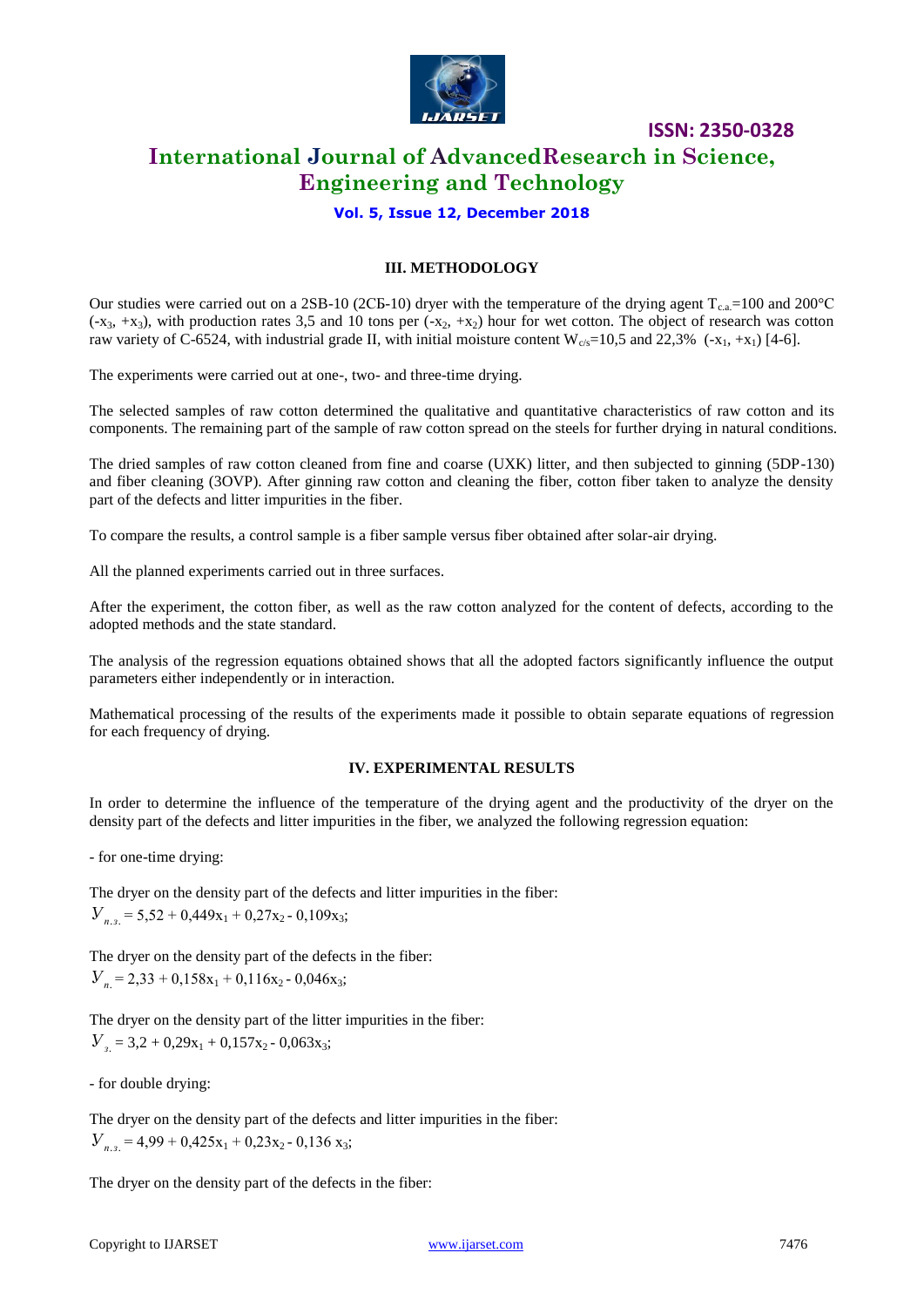

**ISSN: 2350-0328 International Journal of AdvancedResearch in Science, Engineering and Technology**

#### **Vol. 5, Issue 12, December 2018**

The dryer on the density part of the litter impurities in the fiber:  $V_a = 2,84 + 0,275x_1 + 0,13x_2 - 0,076x_3;$ 

- for three-time drying:

The dryer on the density part of the defects and litter impurities in the fiber:  $V_{n_{1}} = 4,41 + 0,497x_{1} + 0,256x_{2} - 0,096x_{3};$ 

The dryer on the density part of the defects in the fiber:  $V_{n} = 1,96 + 0,177x_{1} + 0,11x_{2} - 0,04x_{3};$ 

The dryer on the density part of the litter impurities in the fiber:  $V_a = 2,45 + 0,32x_1+ 0,146x_2 - 0,056x_3.$ 

#### **V.CONCLUSION AND FUTURE WORK**

For the mass fraction of defects and weed impurities in the fiber for a single drying regression coefficient  $b_1=0,449$ ; at a double 0,425, and at three-fold drying 0,497. This shows that the three-fold drying of high-moisture cotton raw material adversely affects the mass fraction of defects and impurities in the fiber, since excessive shoveling of the wet raw material results in the firing of the fibers, which leads to the appearance of such defects as gin, In addition, passive sores are actualized, which during the purification process will be difficult to remove.



Fig. 1. Dependence of the dryer on the density part of the defects and litter impurities in the fiber (a), defects (b) and littered impurities in the fiber (c) on the temperature of the drying agent at the initial moisture content  $W_{\rm c/s}$ =10,5% with a single drying of raw cotton.

1,2, 3, 4 – respectively, at a performance of 3,5; 5; 7 and 10  $t/h$ 

Also, the productivity of the drying drum on the mass fraction of defects and impurities in the fiber adversely affects:  $b_2=0.27$  for a single drying, 0.23 for a double and 0.256 for three times.

The high temperature of the drying agent positively affects the mass fraction of defects and weed impurities in the fiber:  $b_3 = 0.109$  with a single drying. This is explained by the fact that as the moisture content of raw cotton decreases during drying, the passive fine litter in the coolant flow is removed from the drying drum, especially when double drying  $(b_3=$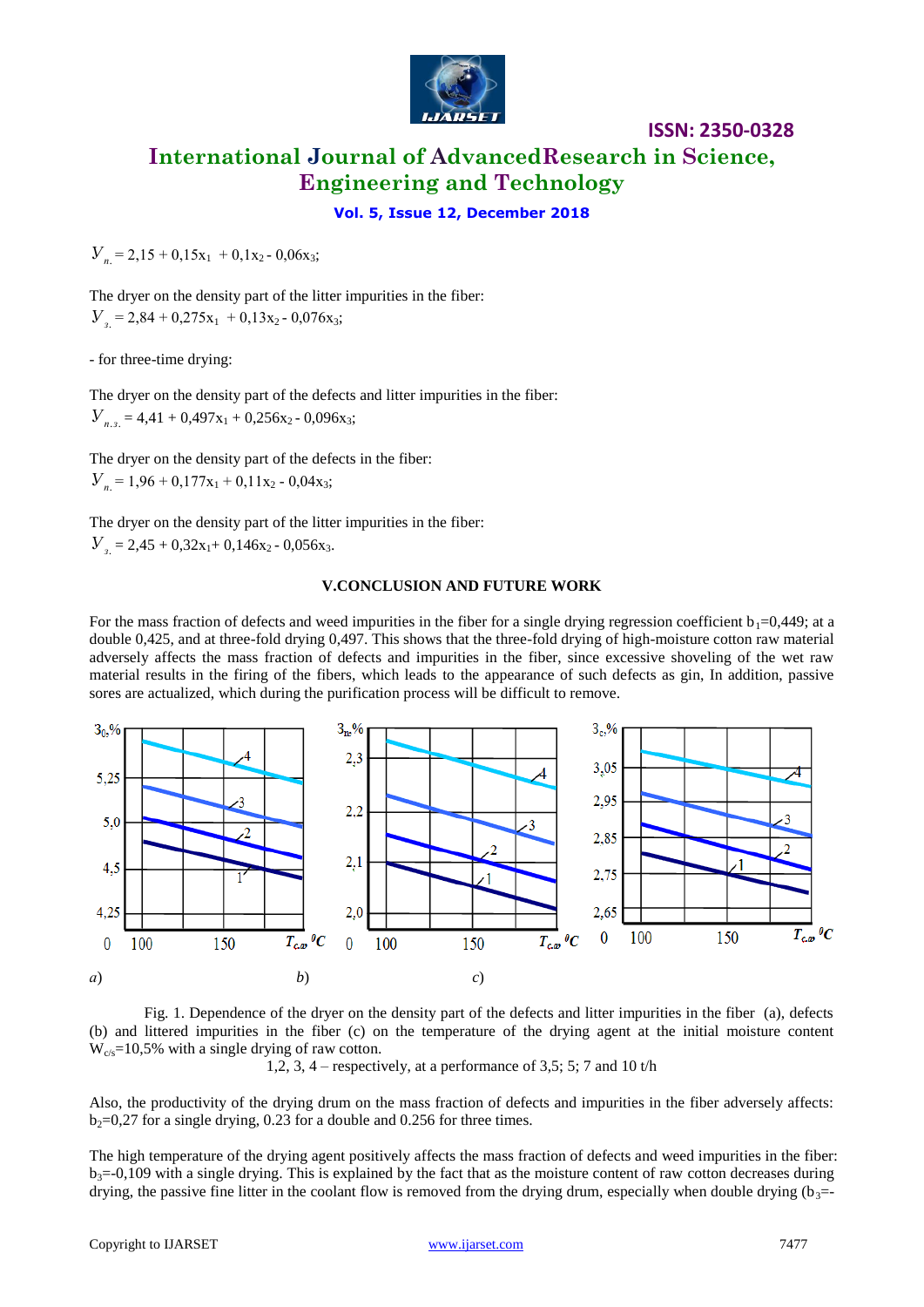

# **ISSN: 2350-0328 International Journal of AdvancedResearch in Science, Engineering and Technology**

#### **Vol. 5, Issue 12, December 2018**

0,136). But when drying three times the temperature of the drying agent decreases ( $b_3=0.096$ ), because despite the relatively low moisture content of raw cotton, most passive sours are removed by previous drying processes, and the remaining ones are converted to active litter, which can be removed by compulsory (mechanical) influences.

To analyze the mathematical models obtained, a numerical calculation of the output parameters is gives for different values of the main factors.

The results of numerical calculations obtained by mathematical processing are presents in the form of graphs in Fig. 1- 5.



Fig. 2. Dependence of the dryer on the density part of the defects and litter impurities in the fiber (a), defects (b), and littered impurities in the fiber (c) on the temperature of the drying agent at the initial moisture content  $W_{c/s} = 22,3\%$ with a single drying of raw cotton.

1, 2, 3, 4 – respectively, at a performance of 3,5; 5; 7 and 10 t/h

As evident from the figures, with increasing temperature of the drying agent, there is a tendency to reduce the content of defects and litter of fiber. Obviously, with a single drying, raw cotton with a lower moisture content in the drum loosens well, and rubbings are passivate, and the cleaning process is more convenient (Figure 1). This is confirms by the fact that for analysis we subjected to cleaning and ginning raw cotton without drying (after air-solar drying) and got a fiber with 5,8% of defect and littered content. Raw cotton with moisture content  $W_{c/s} = 22,3\%$  (Figure 2) after drying, cleaning and ginning reaches 6,36% defect and littered content, than without drying. Obviously, when drying raw cotton with high humidity in the drum, the litter is activates and further processes (purification, ginning) are less successful (more lumps are formed, etc.).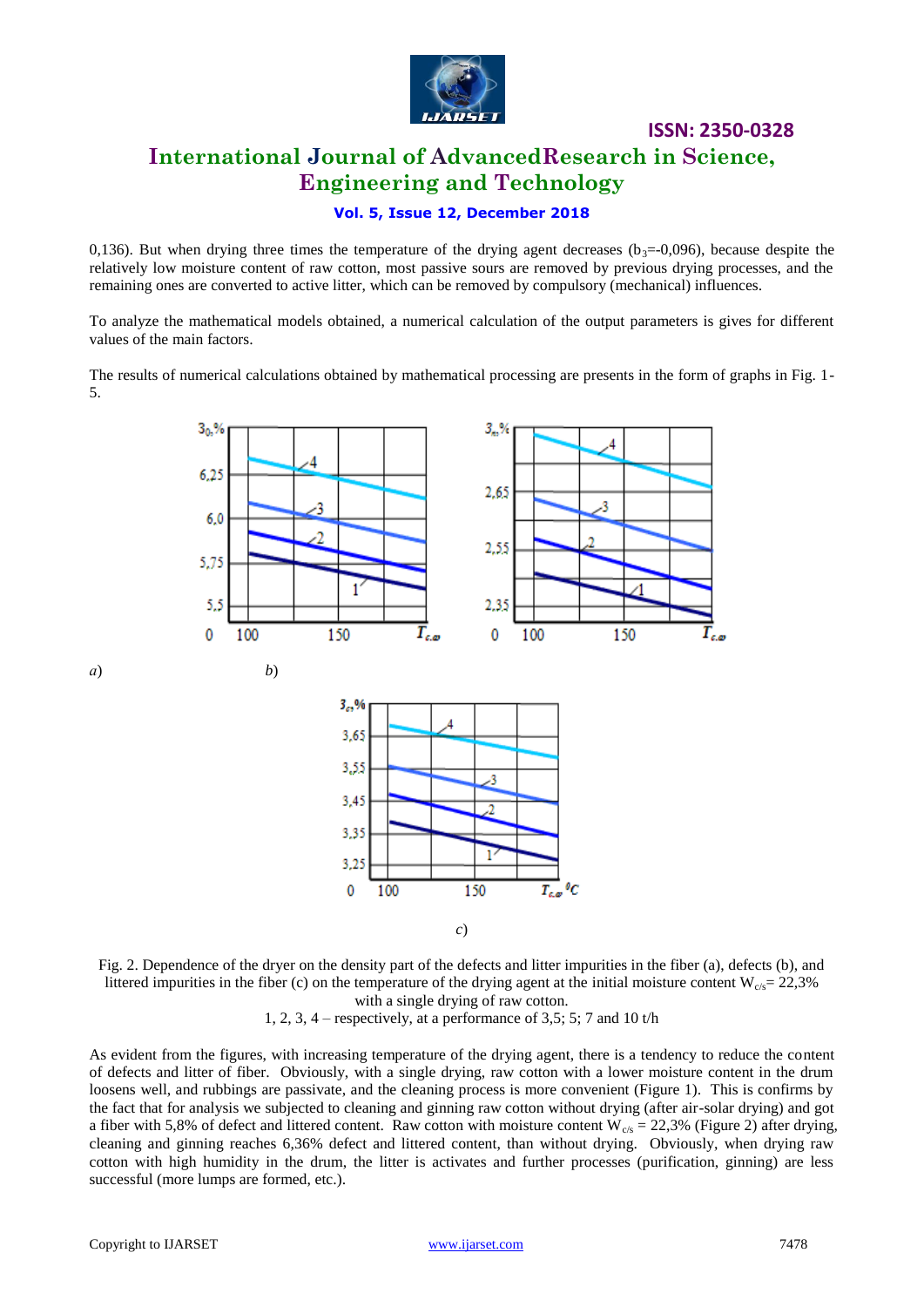

# **International Journal of AdvancedResearch in Science, Engineering and Technology**

**Vol. 5, Issue 12, December 2018**





Fig. 3. Dependence of the dryer on the density part of the defects and litter impurities in the fiber (a), defects (b), and littered impurities in the fiber (c) on the temperature of the drying agent at the initial moisture content  $W_{c/s}$ = 10,5% double drying of raw cotton.



1, 2, 3, 4 - respectively, at a performance of 3,5; 5; 7 and 10 t/h.



Fig. 4. Dependence of the dryer on the density part of the defects and litter impurities in the fiber (a), defects (b), and littered impurities in the fiber (c) on the temperature of the drying agent at the initial moisture content  $W_{c/s}$  = 22,3% for double drying of raw cotton.

1, 2, 3, 4 - respectively, at a performance of 3,5; 5; 7 and 10 t/h.